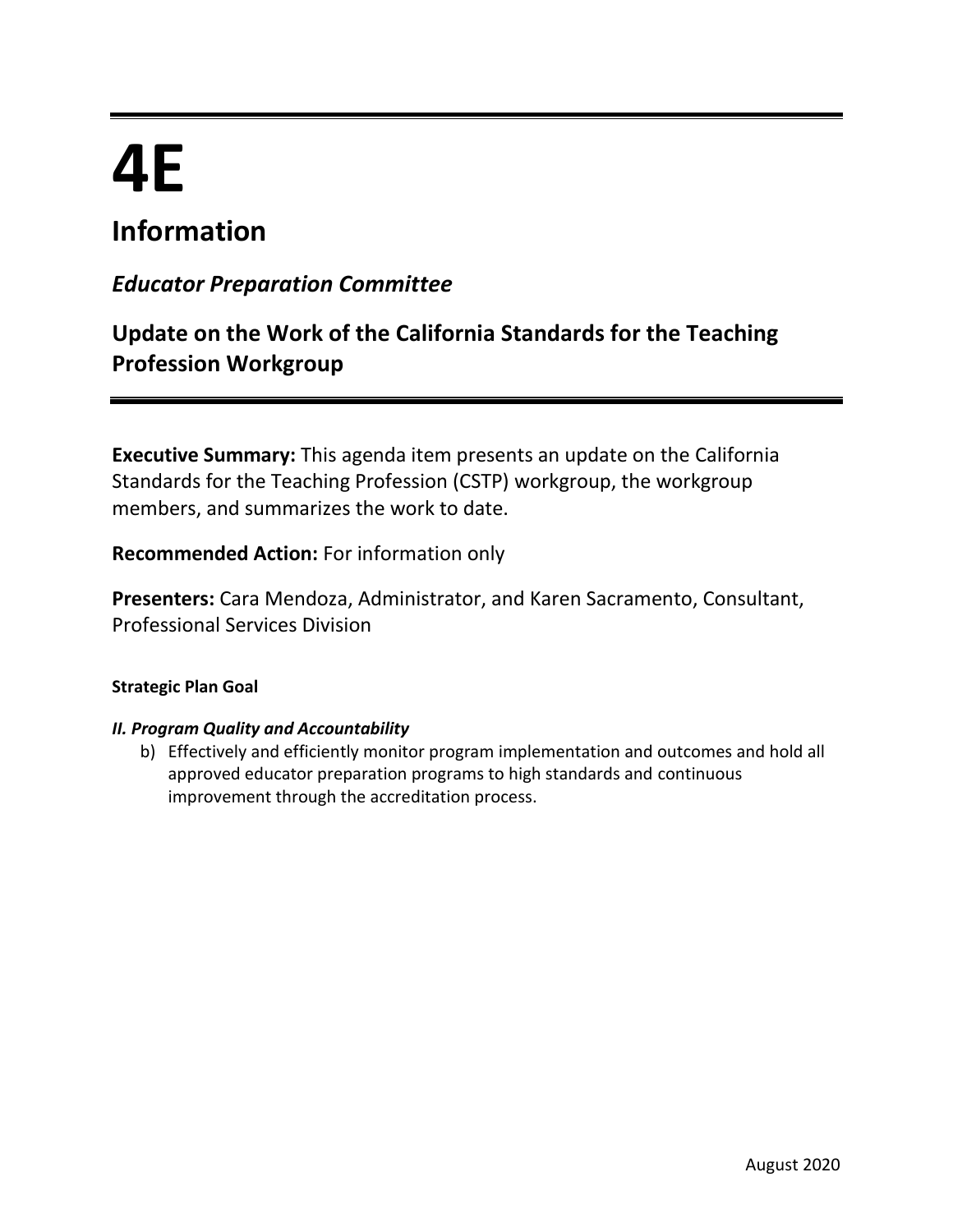## **Update on the Work of the California Standards for the Teaching Profession Workgroup**

#### **Introduction**

This agenda item presents an update on the content expert workgroup composed of stakeholders, program personnel, and teachers to review and recommend revisions to the *[California Standards for the Teaching Profession.](https://www.ctc.ca.gov/docs/default-source/educator-prep/standards/cstp-2009.pdf)*

#### **Background**

The *[California Standards for the Teaching Profession](https://www.ctc.ca.gov/docs/default-source/educator-prep/standards/cstp-2009.pdf)* (CSTP) were originally developed and adopted in the 1990s, and were updated most recently in October 2009. The CSTP describe accomplished professional practice characterized by the knowledge, skills, and abilities of effective teachers within six overarching domains of teaching. These six domains are:

- 1) Engaging and Supporting All Students in Learning
- 2) Creating and Maintaining Effective Environments for Student Learning
- 3) Understanding and Organizing Subject Matter for Student Learning
- 4) Planning Instruction and Designing Learning Experiences for All Students
- 5) Assessing Students for Learning
- 6) Developing as a Professional Educator

Over time, these six domains have been used and applied in several foundational ways, including but not limited to:

- Driving the continuum of the learning to teach system in California;
- Serving as standards of practice for candidates in Teacher Induction programs;
- Serving as the organizational and conceptual basis for the development of parallel sets of Teaching Performance Expectations (TPEs) for candidates for a variety of preliminary credentials, including but not limited to Multiple Subject, Single Subject, Education Specialist and Early Childhood Education, that express the key concepts of the six domains at the level of a *beginning* rather than a *veteran* practitioner;
- Serving as the basis for the development and scoring of all Teaching Performance Assessment models approved by the Commission, which are designed to assess candidate performance against the adopted TPEs, as applicable to the credential area; and
- Serving as the basis for individualized professional growth and development for teachers throughout the trajectory of their career in education.

#### **Workgroup Timeline**

In [November 2019,](https://www.ctc.ca.gov/docs/default-source/commission/agendas/2019-11/2019-11-3i.pdf?sfvrsn=aa922db1_2) staff presented an agenda item that shared a plan to work with stakeholders, program personnel, and teachers to review and propose updated revisions to the CSTP and an application process followed.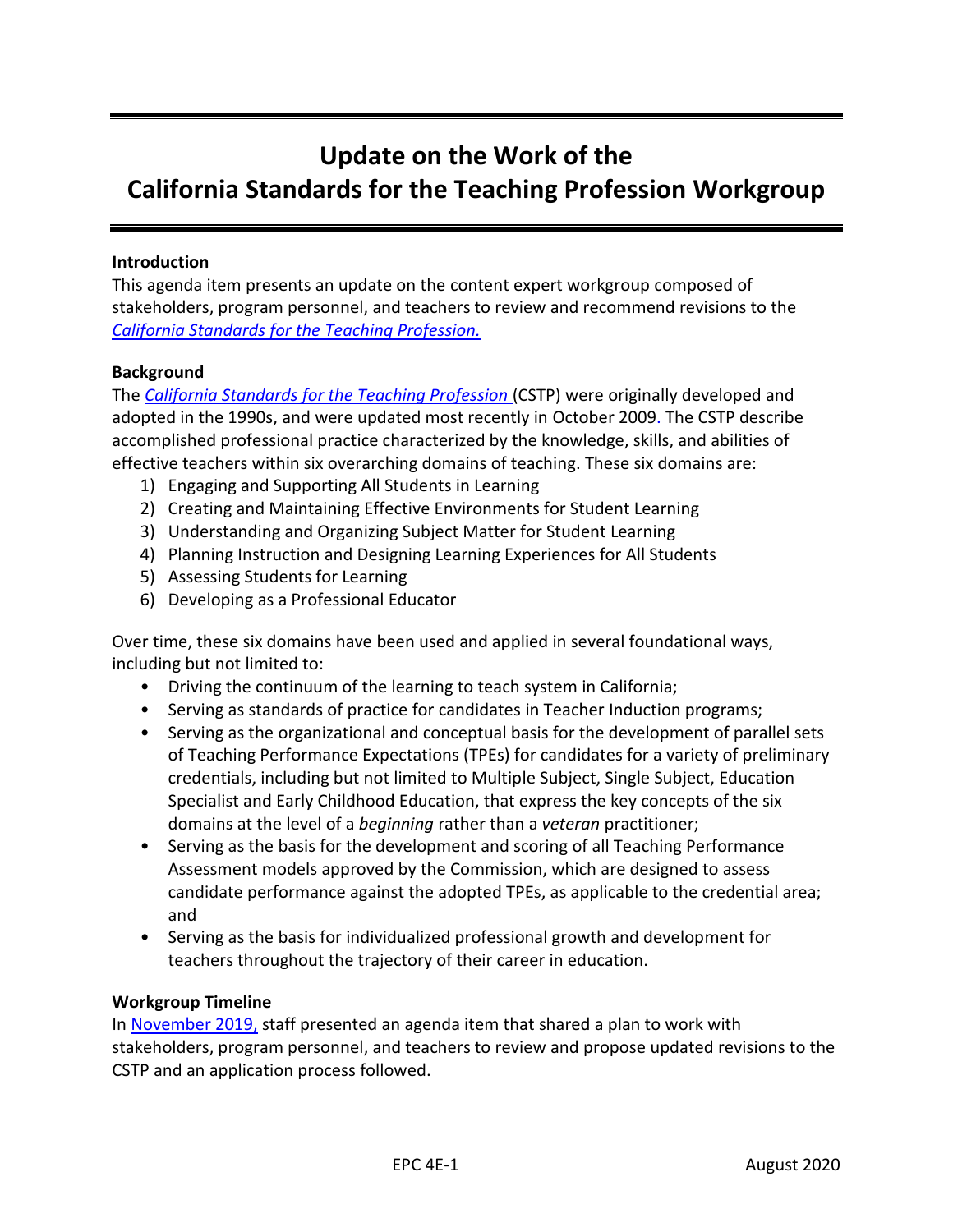#### **Application Process and Selection**

In January 2020, the Commission published an application to seek individuals to serve as part of a workgroup to review and provide recommendations to refresh the current CSTP. Applicants were required to submit an online survey application, a resume, and short answers to two open-ended questions to the Commission initially by Friday, February 28, 2020. In an effort to ensure that California educators had ample time to submit applications, the due date was extended to March 10, 2020. The application was posted on the Commission's website, shared in the Professional Services Division's weekly newsletter (PSD e-News), and sent to Teacher Induction program representatives.

A total number of eighty-three applications were submitted by the due date. After thorough review, twenty-six individuals were notified on April 10, 2020 that they had been appointed by Commission Executive Director Mary Vixie Sandy to the CSTP Workgroup. Of the twenty-six workgroup members, six are liaisons from the following partner state affiliations: Association of Independent California Colleges and Universities (AICCU), California County Superintendents Educational Services Association (CCSESA), California State Universities (CSU), California Federation of Teachers (CFT), California Teachers Association (CTA), and University of California (UC). A full list of the workgroup members and liaisons from partner organizations can be found in [Appendix A.](#page-5-0)

#### **Data Summary of the Workgroup Members**

In order to assure representation from educators from across California, Commission staff analyzed the data collected from the survey application responses which requested the following:

- Self-identified gender;
- Self-identified ethnicity;
- Employer Information; and
- Geography/County of work.

#### *Self-Identified Gender and Ethnicity*

Of the workgroup members, seventeen self-identified as female, six self-identified as male, and three individuals declined to state.

In addition to gender, workgroup members were asked to self-identify their ethnicity. Workgroup members could identify more than one ethnicity, if applicable. Individuals selfidentified their ethnicity as follows: fourteen (14) white, four (4) Latin American, Latino, Puerto Rican, or other Hispanic, two (2) Mexican American or Chicano, four (4) African American, two (2) Asian American, one (1) North Indian, one (1) Filipino, one (1) mixed race, and five (5) declined to state.

#### *Workgroup Members Employer Information and County of Work*

The CSTP Workgroup members work in a range of PK-16 education settings. Of the workgroup members, twenty are from Local Education Agencies (LEAs); specifically, eleven are from districts and nine are from county offices of education. Institutions of higher education (IHEs)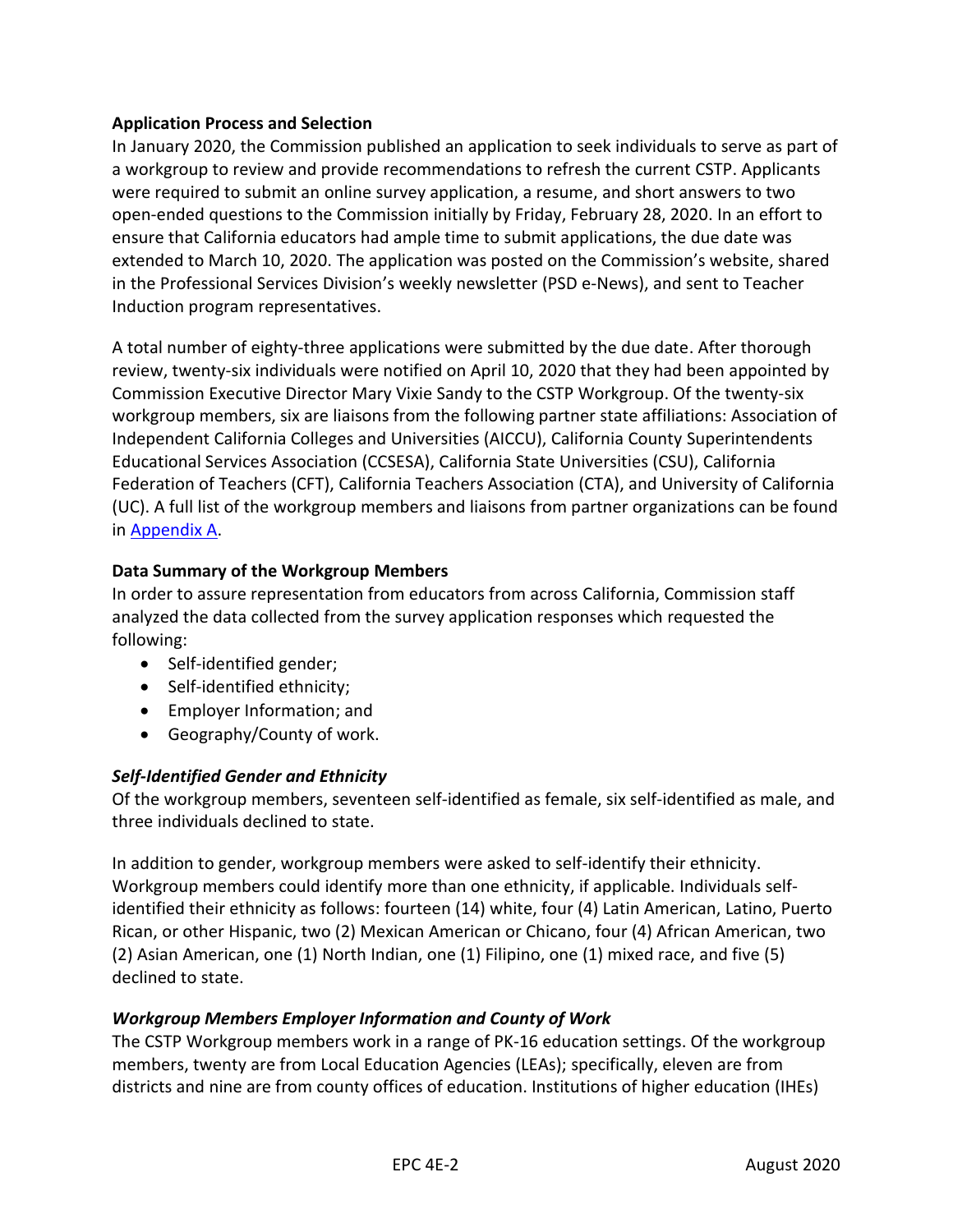are represented by six individuals three of whom represent private colleges, two who are from California State University (CSU), and one from the University of California (UC).

CSTP Workgroup members also work in a range of counties across California; eighteen different California counties are represented by CSTP Workgroup members. Of the workgroup members, five are from Los Angeles County and two each are from Santa Clara, San Diego, Riverside, Contra Costa, and Orange counties. The other represented counties include Yolo, Tulare, Stanislaus, Santa Cruz, San Francisco, Placer, Kern, Alameda, Ventura, Fresno, Sacramento, and San Joaquin.

#### **Workgroup Efforts to Date**

The initial workgroup meeting was scheduled for April 2020; however, due to the COVID-19 crisis, the April meeting was postponed. The first workgroup meeting took place virtually on June 23, 2020 and was co-facilitated with staff from the Commission, the California Department of Education (CDE), and the Region 15 California Comprehensive Center. Education Code section 44279.4(b) states that "beginning teachers shall be governed by standards adopted by the Commission in consultation with the Superintendent and the state board," thus, the CDE is a thought partner in work surrounding the CSTP. Additionally, in keeping with their mission to provide capacity-building technical assistance to state education agencies, the Region 15 Comprehensive Center has partnered with the Commission for the CSTP refresh work.

The CSTP Workgroup is charged with making expert recommendations to the Commission for the purpose of updating and refreshing the CSTP. In carrying out this work, the CSTP Workgroup members are expected to:

- Be present at each scheduled meeting and contribute fully as an expert member of the CSTP Workgroup;
- Share knowledge and beliefs in a professional manner; and
- Respect others' views.

During the June meeting, members engaged in an introductory team building activity. As this group will meet over time, and most likely will meet in an online virtual setting only, it was important to begin with an activity that will assist workgroup members to begin building relationships and community.

Staff shared that the main purpose for the workgroup is to update and refresh the CSTP. A key component of updating and refreshing includes maintaining the existing CSTP Standard domains to continue to serve as the conceptual framework for the continuum of professional teaching practice in California. Within the domains the descriptors and expectations will be under review by the workgroup as are the indicators, which are the questions a teacher may ask as they develop within the six standard domains. Also during the June meeting the work focused on the alignment of the CSTP with the [Teaching Performance Expectations](https://www.ctc.ca.gov/docs/default-source/educator-prep/standards/adopted-tpes-2016.pdf?sfvrsn=0) (TPEs). Information was presented on the various lenses through which the CSTP are utilized, from the adapted expectations for beginning teaching practice, to professional growth and development, throughout the path of a teaching career.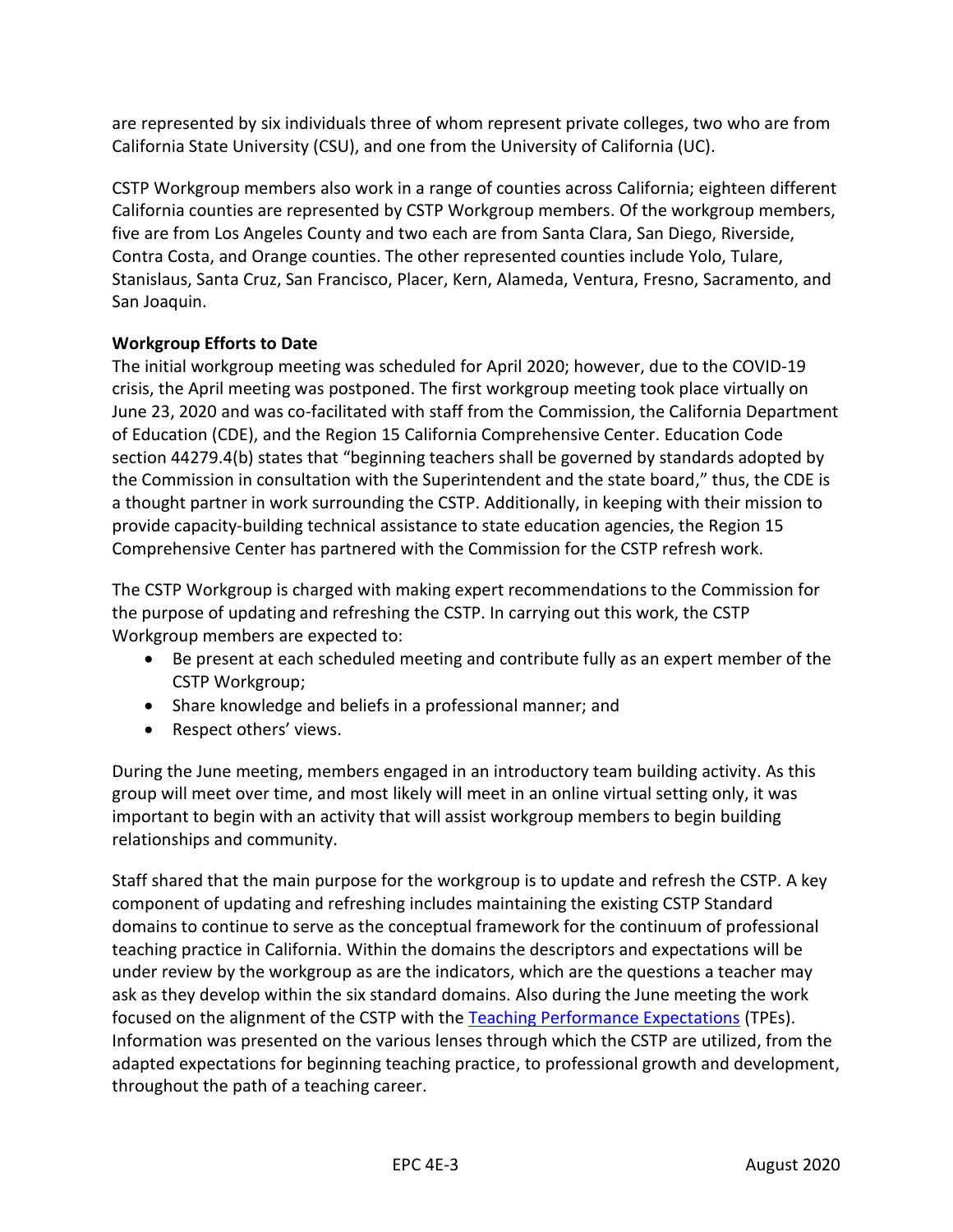The workgroup members shared their reflections on the impact of the CSTP, their vision for the CSTP, and areas considered to be the most important updates needed for the CSTP. They began to discuss and highlight necessary areas for CSTP updates in advancing teaching practice. These included the areas of social-emotional learning and an emphasis on cultural competency and culturally responsive teaching, equity, inclusion, alignment to the TPEs, and the need for relevant, specific, and concrete language that reflects all learners whether the learners be in person and/or in distance learning settings.

#### **Next Steps**

The next CSTP Workgroup meetings are scheduled in September and November 2020. The workgroup will continue to analyze the current CSTP and provide draft revisions for field input and additional workgroup review and incorporation. Staff will bring draft CSTP revised standards to the Commission when these are ready for Commission review and discussion.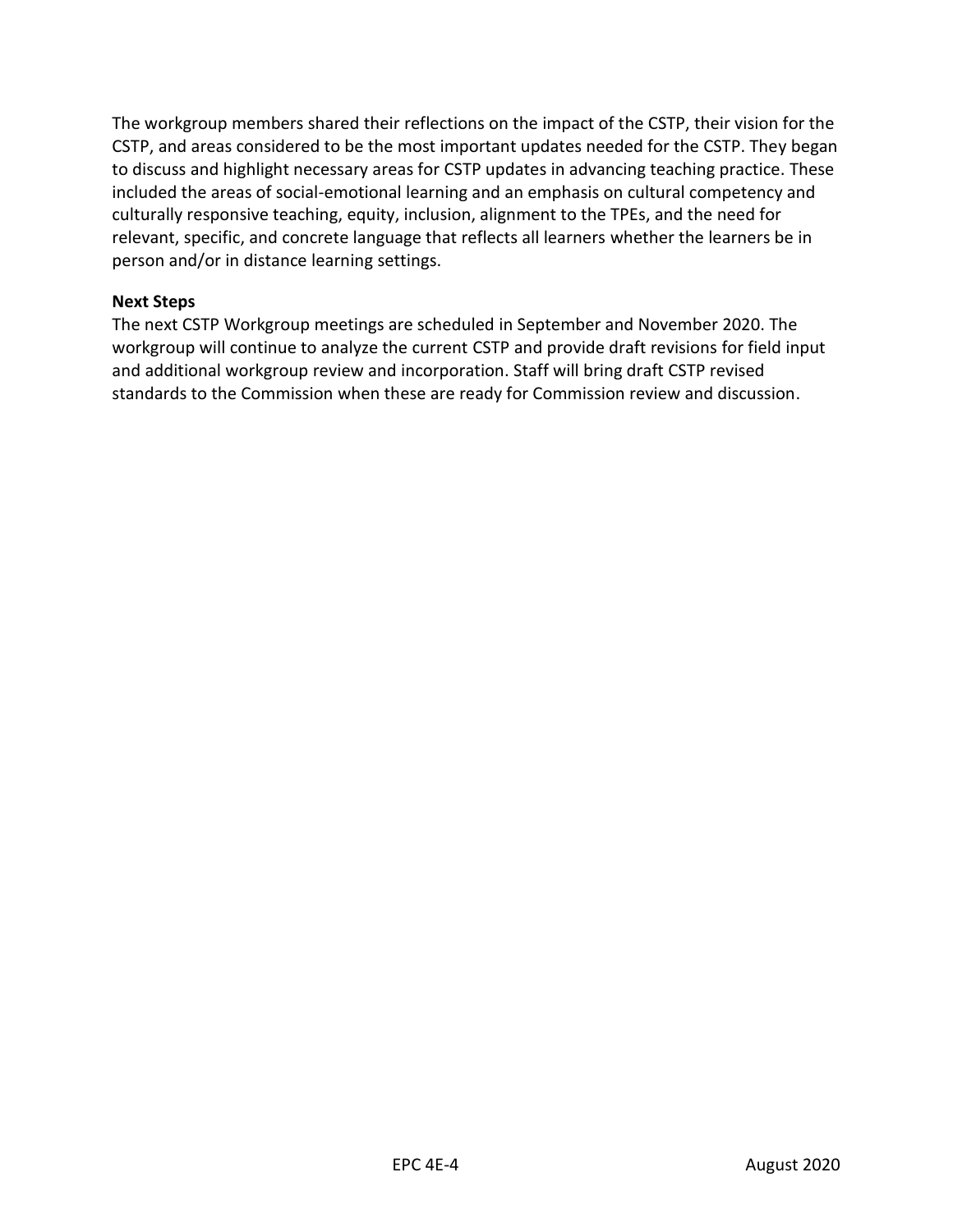### **Appendix A**

#### **California Standards for the Teaching Profession Workgroup Members**

#### <span id="page-5-0"></span>**Workgroup Members Identified by Key Stakeholder Groups and Appointed by Commission Executive Director**

| <b>Name</b>       | <b>Affiliation</b>              | <b>Current Position</b>                 |
|-------------------|---------------------------------|-----------------------------------------|
| Edwards, Denise   | University of California        | University of California, Riverside     |
|                   |                                 | Graduate School of Education,           |
|                   |                                 | <b>Supervisor of Teacher Education</b>  |
| Golden, Tanya     | California Federation of        | <b>ABC Unified School District</b>      |
|                   | Teachers                        |                                         |
| McPeters, Chandra | California Teachers Association | <b>Stockton Unified School District</b> |
|                   |                                 |                                         |
| Sacramento        |                                 |                                         |
| Singh, Manjit     | California County               | Fresno County Superintendent of         |
|                   | Superintendent Educational      | <b>Schools</b>                          |
|                   | <b>Services Association</b>     | Director, Teacher Induction             |
| Wesley, Tymika    | Association of Independent      | Cal Lutheran University                 |
|                   | California Colleges and         | Chair, Department of Learning and       |
|                   | Universities                    | Teaching                                |

#### **Workgroup Members Appointed by Commission Executive Director**

| <b>Name</b>                     | <b>Affiliation</b>                                 | <b>Current Position</b>                                                                |
|---------------------------------|----------------------------------------------------|----------------------------------------------------------------------------------------|
| Aguila, Dawn                    | Santa Ana Unified School<br>District               | Program Specialist, Training,<br>Induction, and Professional Support                   |
| Almeida, Tonya                  | Riverside County Office of<br>Education            | Director II, Center for Teacher<br>Innovation                                          |
| Barnhart, Tara                  | <b>Chapman University</b>                          | Assistant Professor, Attallah College<br>of Educational Studies                        |
| Bryant, Malaika                 | Kern County Superintendent of<br><b>Schools</b>    | Director II, Educator Development &<br>Data Support                                    |
| Cervantes-<br>Gonzalez, Adriana | California State University,<br><b>Bakersfield</b> | Lecturer, Representative for Center<br>for Leadership, Equity, and Research<br>(CLEAR) |
| Courtney, Thomas                | San Diego School District                          | Teacher                                                                                |
| da Silva, Nyere                 | Contra Costa County Office of<br>Education         | Program Coordinator, Teacher<br>Induction                                              |
| DeCoito, Charise                | Contra Costa County Office of<br>Education         | Coordinator, Teacher Induction                                                         |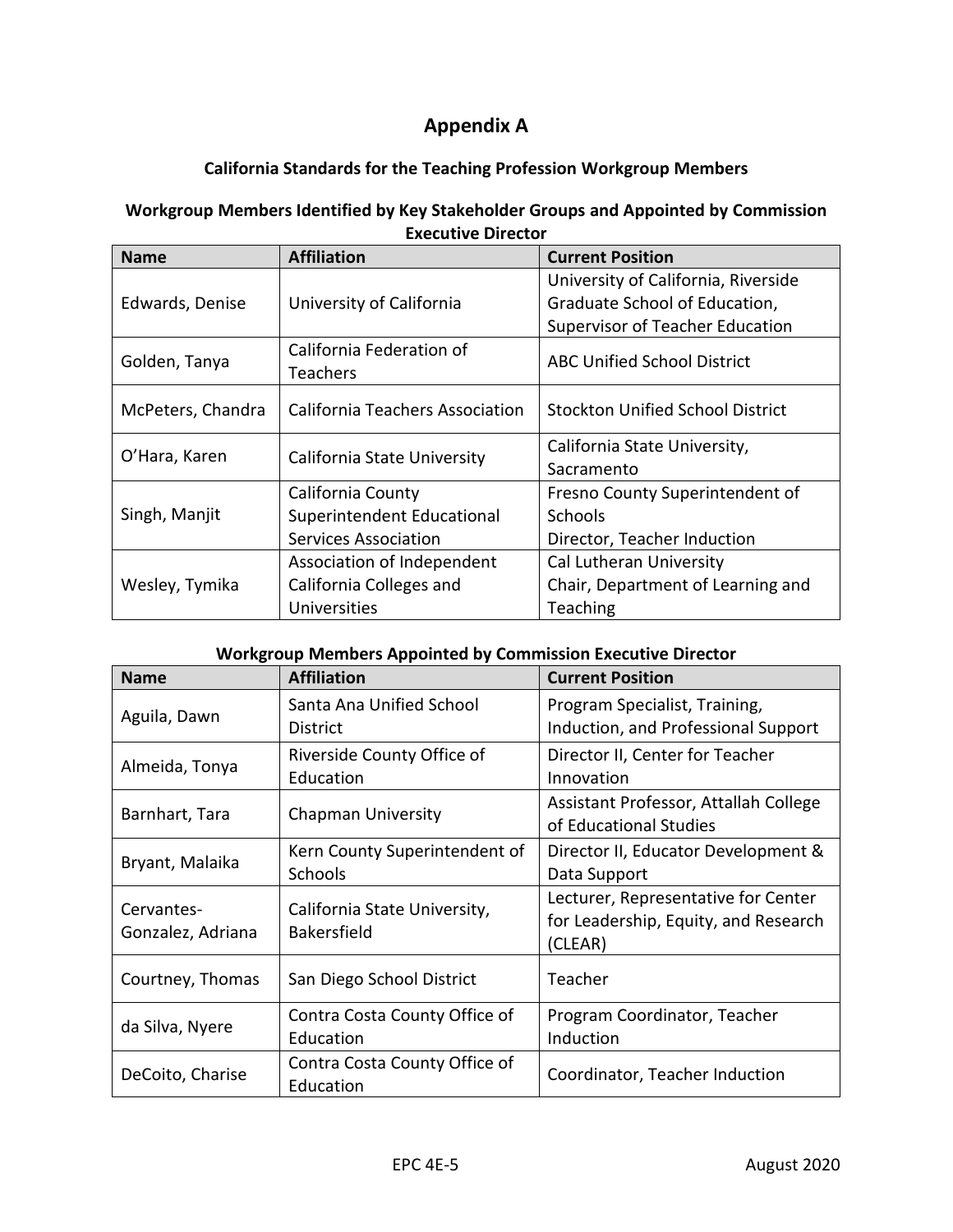| <b>Name</b>          | <b>Affiliation</b>                                                                            | <b>Current Position</b>                                               |
|----------------------|-----------------------------------------------------------------------------------------------|-----------------------------------------------------------------------|
| Delgado, Kenan       | San Francisco Unified School<br><b>District</b>                                               | Peer Coach                                                            |
| Jones, Sheiveh       | San Diego County Office of<br>Education                                                       | Director, Teacher Effectiveness and<br>Preparation                    |
| Lilienthal, Kimberly | Placer County Office of<br>Education                                                          | <b>Senior Director</b>                                                |
| McKee, Patrick       | Foothill Consortium/West<br>Covina Unified School District                                    | Director, Foothill Consortium<br><b>Induction Program</b>             |
| Ramos, Minluvi       | <b>Compton Unified School</b><br><b>District</b>                                              | Administrator, Teacher Induction<br>Program and Support               |
| Rivas, David         | Antelope Valley Union High<br><b>School District</b>                                          | Secondary English Teacher, Induction<br>Mentor, Adjunct Lecturer      |
| Roberts, Melissa     | Santa Cruz/Silicon Valley New<br><b>Teacher Project</b>                                       | Director                                                              |
| Schwartzfarb, Jodie  | New Haven Unified School<br><b>District</b>                                                   | Teacher                                                               |
| Sheldon, Julie       | Walnut Valley Induction<br>Consortium                                                         | Coordinator                                                           |
| Sikes, Julianna      | Davis Joint Unified School<br>District/Yolo Solano Center for<br><b>Teacher Credentialing</b> | Director, Teacher Intern Program                                      |
| Sisco, Christine     | Stanislaus County Office of<br>Education                                                      | Assistant Superintendent,<br><b>Instructional Support Services</b>    |
| Williamson, Peter    | <b>Stanford University</b>                                                                    | Faculty Director, Stanford Teacher<br><b>Education Program (STEP)</b> |

## **Region 15 Comprehensive Center Partners**

| <b>Name</b>      | <b>Current Position</b>                                  |
|------------------|----------------------------------------------------------|
| Mattson, Heather | Deputy Director, Region 15 Comprehensive Center          |
| Rognier, Libby   | Senior Research Associate, Quality Schools and Districts |

#### **California Department of Education Partners**

| <b>Name</b>         | <b>Current Position</b>                                                         |
|---------------------|---------------------------------------------------------------------------------|
| Bennet Brown, Terra | Education Programs Assistant, Educator Excellence and Equity<br><b>Division</b> |
| Cruz Allen, Kristen | Administrator, Educator Excellence and Equity Division                          |